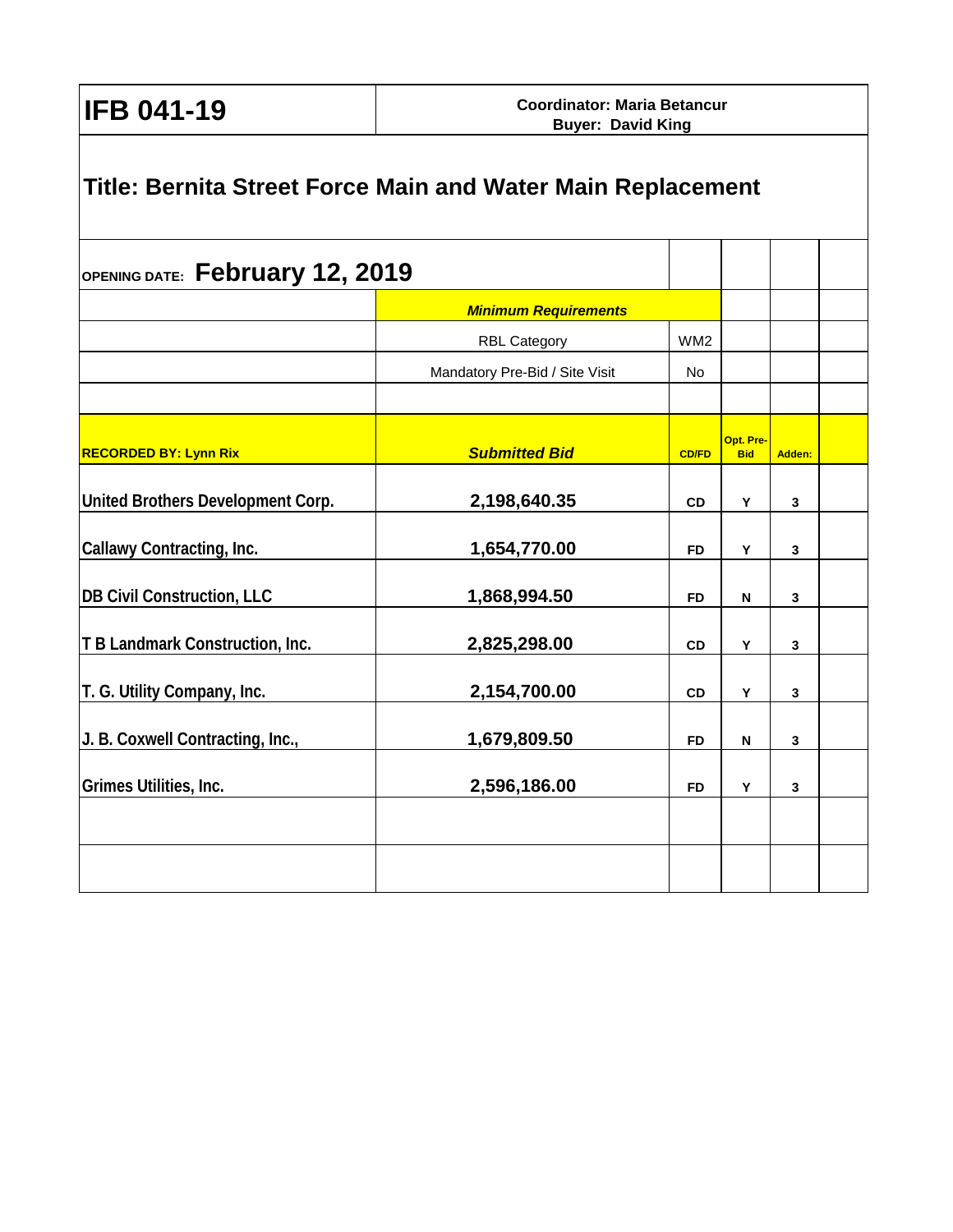| <b>RFP 042-19</b>                                                                                    | <b>Coordinator: Elizabeth DiMeo</b><br><b>Buyer: Dan Kruck</b> |              |                           |        |  |  |  |  |  |  |
|------------------------------------------------------------------------------------------------------|----------------------------------------------------------------|--------------|---------------------------|--------|--|--|--|--|--|--|
| Title: Progressive Design-Build Services for the Walnut Street<br><b>Emergency Bypass Force Main</b> |                                                                |              |                           |        |  |  |  |  |  |  |
| OPENING DATE: February 12, 2019                                                                      |                                                                |              |                           |        |  |  |  |  |  |  |
|                                                                                                      | <b>Minimum Requirements</b>                                    |              |                           |        |  |  |  |  |  |  |
|                                                                                                      | <b>RBL Category</b>                                            | N/A          |                           |        |  |  |  |  |  |  |
|                                                                                                      | Mandatory Pre-Bid / Site Visit                                 | Yes          |                           |        |  |  |  |  |  |  |
|                                                                                                      |                                                                |              |                           |        |  |  |  |  |  |  |
|                                                                                                      |                                                                |              | <b>Mandato</b><br>ry Pre- |        |  |  |  |  |  |  |
| <b>RECORDED BY: Lynn Rix</b>                                                                         | <b>Submitted Bid</b>                                           | <b>CD/FD</b> | <b>Bid</b>                | Adden: |  |  |  |  |  |  |
| TB Landmark Construction, Inc.                                                                       | <b>Received</b>                                                | CD           | Y                         | 1      |  |  |  |  |  |  |
|                                                                                                      |                                                                |              |                           |        |  |  |  |  |  |  |
| Murphy Pipeline Contractors, Inc.                                                                    | <b>Received</b>                                                | FD           | Y                         | 1      |  |  |  |  |  |  |
|                                                                                                      |                                                                |              |                           |        |  |  |  |  |  |  |
|                                                                                                      |                                                                |              |                           |        |  |  |  |  |  |  |
|                                                                                                      |                                                                |              |                           |        |  |  |  |  |  |  |
|                                                                                                      |                                                                |              |                           |        |  |  |  |  |  |  |
|                                                                                                      |                                                                |              |                           |        |  |  |  |  |  |  |
|                                                                                                      |                                                                |              |                           |        |  |  |  |  |  |  |
|                                                                                                      |                                                                |              |                           |        |  |  |  |  |  |  |
|                                                                                                      |                                                                |              |                           |        |  |  |  |  |  |  |
|                                                                                                      |                                                                |              |                           |        |  |  |  |  |  |  |
|                                                                                                      |                                                                |              |                           |        |  |  |  |  |  |  |
|                                                                                                      |                                                                |              |                           |        |  |  |  |  |  |  |
|                                                                                                      |                                                                |              |                           |        |  |  |  |  |  |  |
|                                                                                                      |                                                                |              |                           |        |  |  |  |  |  |  |
|                                                                                                      |                                                                |              |                           |        |  |  |  |  |  |  |
|                                                                                                      |                                                                |              |                           |        |  |  |  |  |  |  |
|                                                                                                      |                                                                |              |                           |        |  |  |  |  |  |  |
|                                                                                                      |                                                                |              |                           |        |  |  |  |  |  |  |
|                                                                                                      |                                                                |              |                           |        |  |  |  |  |  |  |
|                                                                                                      |                                                                |              |                           |        |  |  |  |  |  |  |
|                                                                                                      |                                                                |              |                           |        |  |  |  |  |  |  |